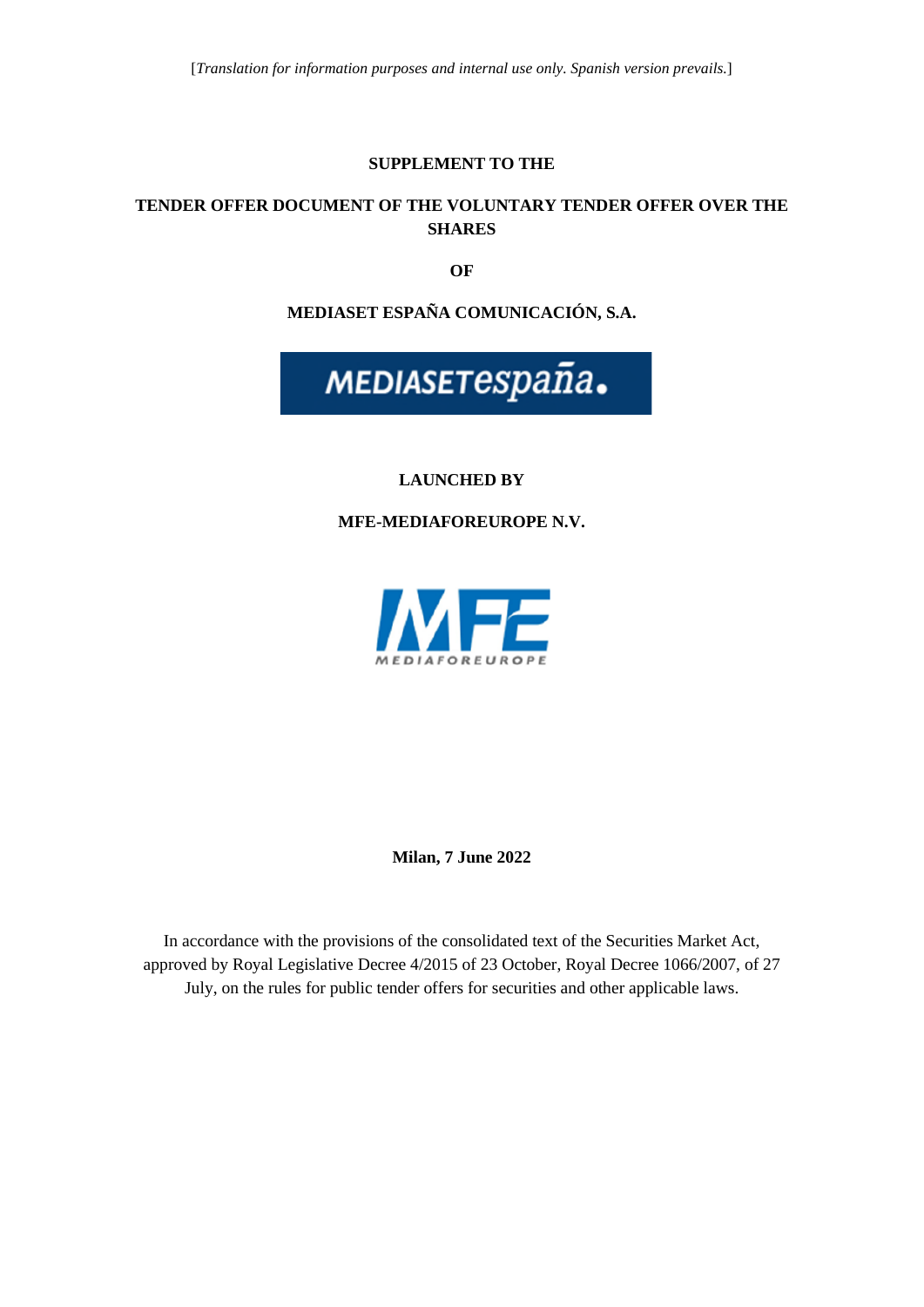# **INDEX**

| 1.   |                                                                                                                                                                                                         |
|------|---------------------------------------------------------------------------------------------------------------------------------------------------------------------------------------------------------|
| 2.   |                                                                                                                                                                                                         |
| 3.   |                                                                                                                                                                                                         |
| 4.   | <b>BIDDER'S RESOLUTIONS FOR THE MODIFICATION OF THE OFFER. 5</b>                                                                                                                                        |
| 5.   |                                                                                                                                                                                                         |
| 6.   | <b>MODIFICATION OF THE CHARACTERISTICS OF THE OFFER  6</b>                                                                                                                                              |
| 6.1  |                                                                                                                                                                                                         |
| 6.2  | MODIFICATION OF SECTION 1.2 "RESOLUTIONS, SCOPE AND APPLICABLE LAW"                                                                                                                                     |
| 6.3  | MODIFICATION OF SECTION 1.5.1 "AGREEMENTS BETWEEN THE BIDDER AND<br>THE SHAREHOLDERS AND THE MEMBERS OF THE GOVERNING, MANAGEMENT<br>AND SUPERVISORY BODIES OF THE TARGET COMPANY AND BENEFITS RESERVED |
| 6.4  | MODIFICATION OF SECTION 2.2.1 "OFFER CONSIDERATION"  8                                                                                                                                                  |
| 6.5  |                                                                                                                                                                                                         |
| 6.6  | MODIFICATION OF SECTION 2.4.1 (I) "GUARANTEES GRANTED BY THE BIDDER"                                                                                                                                    |
| 6.7  | MODIFICATION OF SECTION 2.4.2 "SOURCES OF FUNDS TO FINANCE THE OFFER"                                                                                                                                   |
| 6.8  | MODIFICATION OF SECTION 3.1.2 (A) "STATEMENTS ACCEPTING THE OFFER"                                                                                                                                      |
| 6.9  | MODIFICATION OF SECTION 3.1.2 (C) "REGIME AND FUNCTIONING OF THE ODD                                                                                                                                    |
| 6.10 | MODIFICATION OF SECTION 3.2.2 "FORMALITIES FOR THE SQUEEZE-OUT" 13                                                                                                                                      |
| 6.11 | MODIFICATION OF SECTION 4.14 "IMPACT OF THE OFFER AND ITS FUNDING ON<br>THE BIDDER'S MAIN CONSOLIDATED FINANCIAL FIGURES"  13                                                                           |
| 7.   | PLACES WHERE THE SUPPLEMENT AND THE DOCUMENTS                                                                                                                                                           |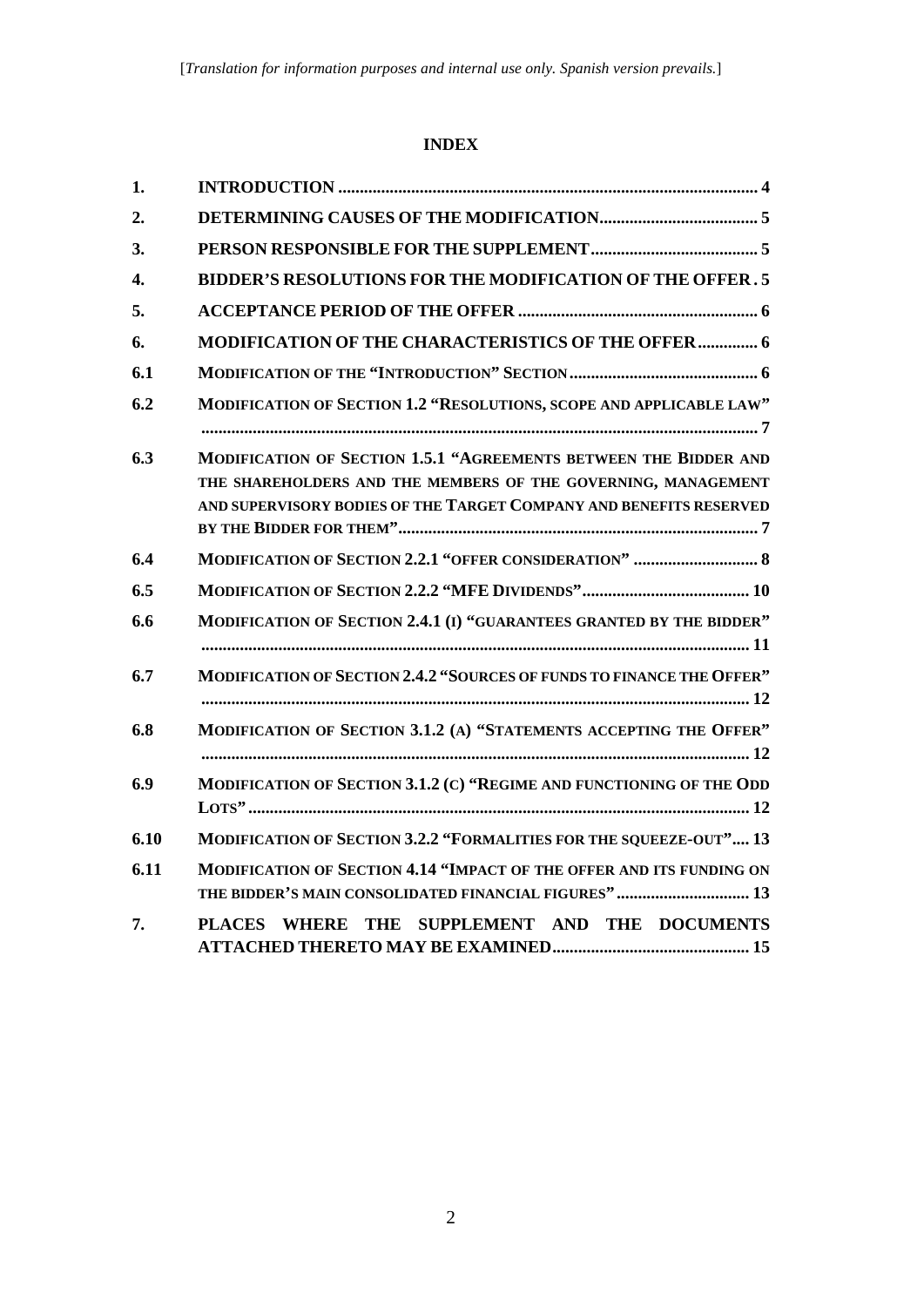## **SCHEDULE LIST**

- Schedule 1 Copy of the Cooperation Agreement, together with its translation into Spanish.
- Schedule 2 Complementary bank guarantees.
- Schedule 3 Model announcement of the modification of the Offer.
- Schedule 4 Letter from MFE-MEDIAFOREUROPE N.V. in connection with the publicity of the modified Offer.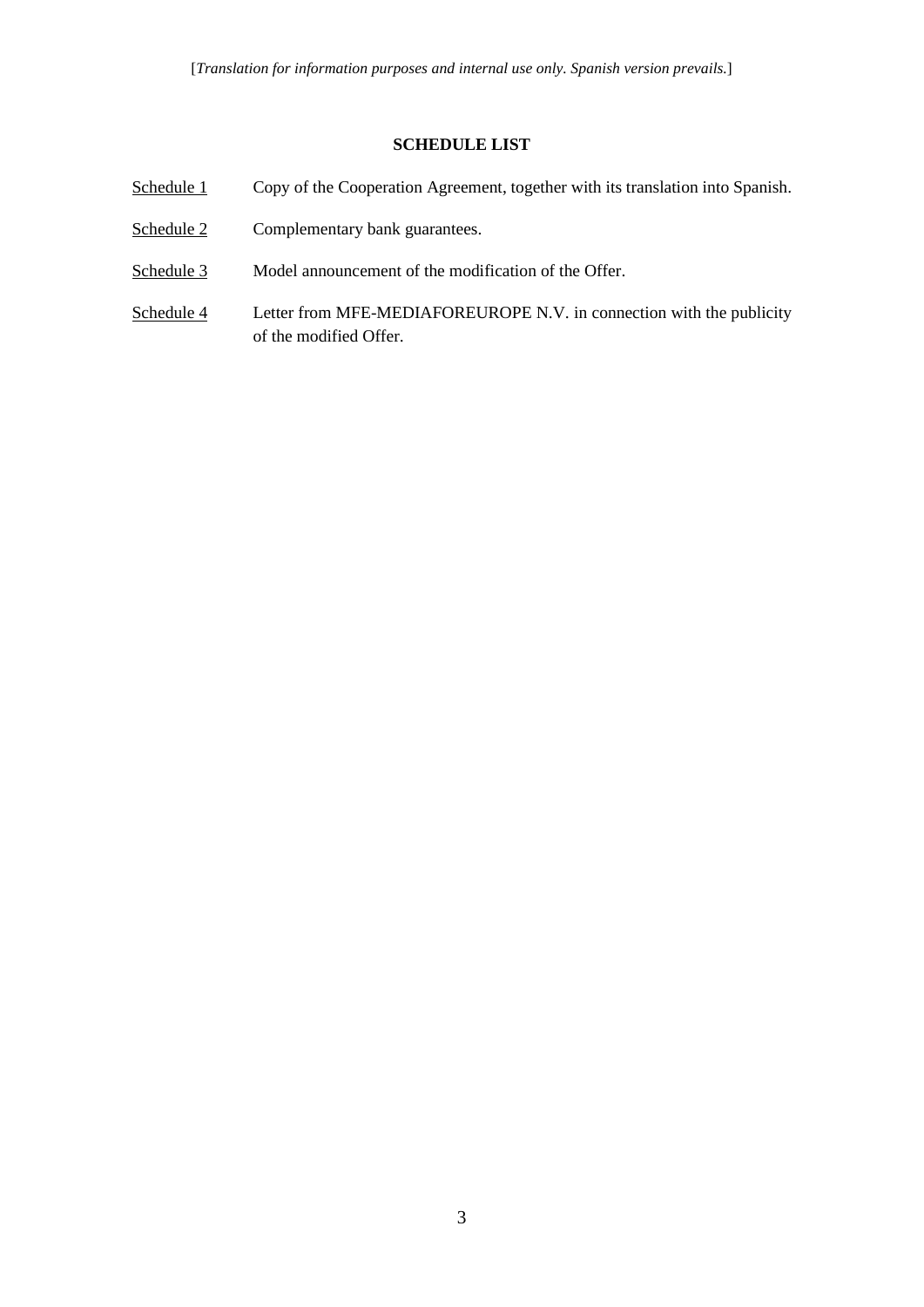# <span id="page-3-0"></span>**1. INTRODUCTION**

This supplement (the "**Supplement**") refers to the tender offer document (the "**Offer Document**") which contains the terms and conditions of the voluntary tender offer (the "**Offer**") launched by MFE-MEDIAFOREUROPE N.V. ("**MFE**" or the "**Bidder**") for the acquisition of the entire share capital of Mediaset España Comunicación, S.A. ("**MES**" or the "**Target Company**") other than those shares the Bidder holds, which was authorised by the National Securities Market Commission ("**CNMV**") on 26 May 2022.

This Supplement has been prepared in accordance with the provisions of Article 31.3 of Royal Decree 1066/2007, of 27 July, on the rules for public tender offers for securities ("**Royal Decree 1066/2007**") and other applicable laws and should be read in conjunction with the Offer Document.

Those Sections of the Offer Document which are not mentioned in this Supplement are not subject to modification and are, therefore, applicable to the Offer on their own terms, except where expressly stated otherwise in this Supplement. In this regard, the Bidder hereby states that the statements included in Sections 1.7 ("Transactions involving Target Company shares") and 1.8 ("Transactions involving MFE shares") of the Offer Document, extend until the date of this Supplement.

Capitalized terms not expressly defined in this Supplement shall have the meanings attributed to them in the Offer Document.

As MFE announced by means of an other relevant information notice (*comunicación de otra información relevante*), on 7 June 2022, MFE submitted a request for modification of the Offer, jointly with the corresponding supplement to the Offer Document. The amendment of the Offer consists in the increase of the consideration for the Offer. This new consideration will imply (i) increasing the part of the cash consideration of the Offer to EUR 4.32 for every 2 MES shares (the "**New Cash Consideration**") and (ii) maintaining the same consideration in shares offered, i.e. 9 newly issued ordinary A shares of MFE for every 2 MES shares to which the Offer is addressed, (all of the foregoing the "**New Consideration**").

Given that the Offer is a voluntary offer, the price does not need to have the consideration of "equitable price" (*precio equitativo*) as defined in Article 130 of the Securities Market Act and Article 9 of Royal Decree 1066/2007. The Bidder does not submit valuation reports on the MES shares nor with respect to MFE shares in order for the shareholders of MES to which the Offer is addressed to evaluate the New Consideration of the Offer.

As a result of this amendment, the necessary additional guarantee has been provided on the terms detailed in Section [1.6.6](#page-10-0) of the Supplement, and the content of the other Sections of the Offer Document affected by such amendment have also been adapted.

The Minimum Acceptance Condition, the purpose of the transaction and the plans and intentions of the Bidder regarding the Target Company are fully maintained in the same terms explained in the Offer Document.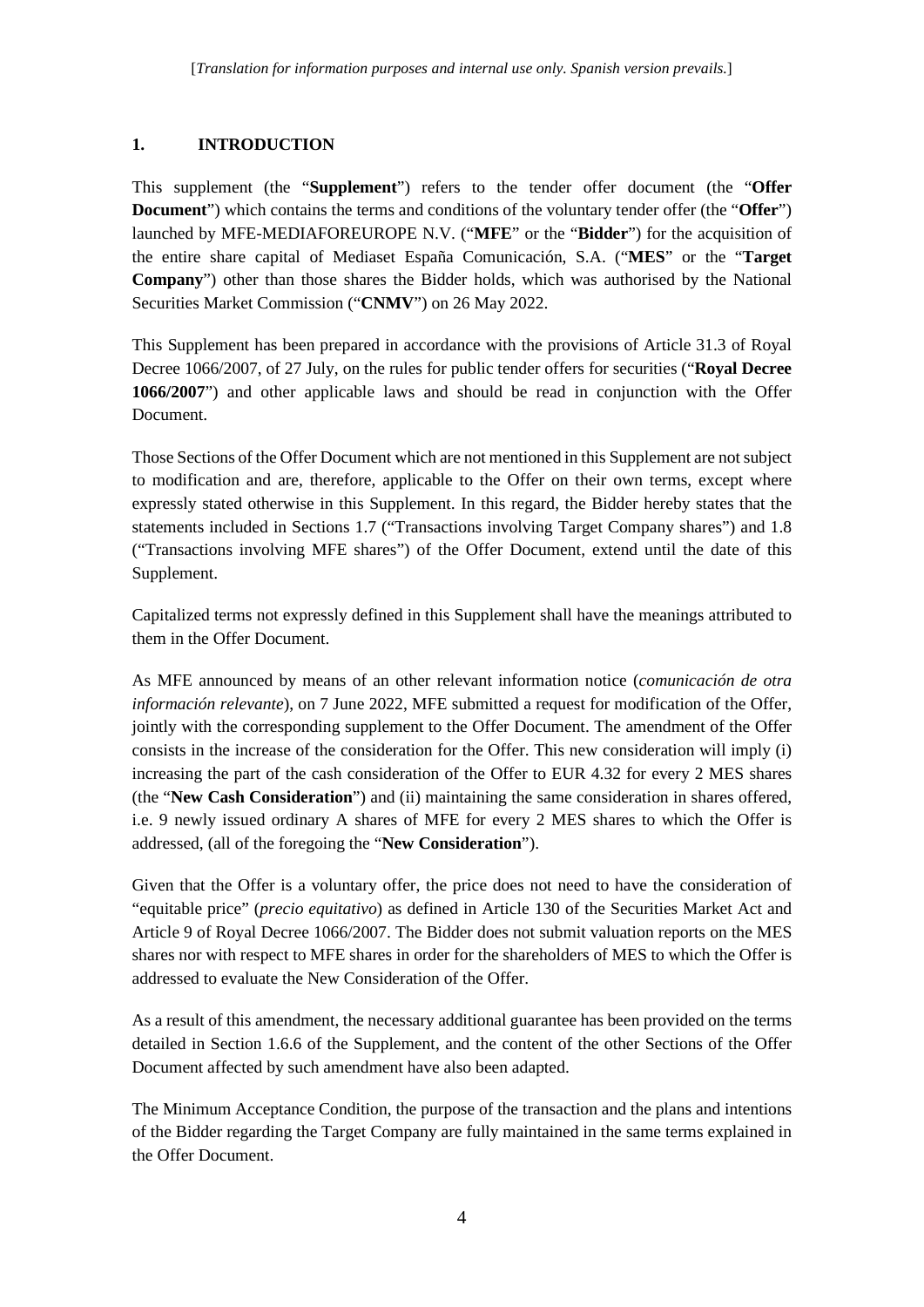# <span id="page-4-0"></span>**2. DETERMINING CAUSES OF THE MODIFICATION**

The increase in the consideration is due to the Bidder's intention to offer the shareholders of MES a higher consideration for their shares in order to achieve the successful completion of the Offer and the attainment of the purpose expressed in the Offer Document.

Likewise, the amendment to the Offer is a consequence of the agreement that, following a constructive and friendly dialogue between MFE and MES, MFE and MES signed on 6 June 2022 in relation to the Offer (the "**Cooperation Agreement**"), which was disclosed by means of an inside information notice published on 6 June 2022 on the website of the CNMV under number 1,471 a copy of which, together with its translation into Spanish, is attached to this Supplement as **Schedule 1**.

Pursuant to the Cooperation Agreement, MES has confirmed to the Bidder that it considers the Offer, with the New Consideration fair (*adecuada*) and that the Board of Directors of MES, subject to its fiduciary duties, will recommend the Offer at such price to the shareholders of MES by issuing a favourable report and that all directors of MES agreed to accept the Offer with the New Consideration in respect of their entire shareholding in MES, comprising, in aggregate, a total of 191,875 shares representing approximately 0.06% of the share capital of MES.

# <span id="page-4-1"></span>**3. PERSON RESPONSIBLE FOR THE SUPPLEMENT**

The responsibility for the content of this Supplement is assumed in the name and on behalf of the Bidder by Mr. Marco Giordani, of legal age, of Italian nationality, acting as Executive Director and Chief Financial Officer of the Bidder. Mr. Marco Giordani is expressly authorised to act on behalf of the Bidder and to modify the Offer by virtue of the resolutions approved on 14 March 2022 by the Board of Directors of the Bidder, which were attached to the Offer Document as Schedule 1.

Mr. Marco Giordani in the name and on behalf of the Bidder states that the data and information contained in this Supplement are truthful, that no misleading information or data is included herein and that there are no omissions which could alter its content.

In accordance with Article 238 of the Securities Market Act, it is hereby stated that the filing with the CNMV of this Supplement and of its ancillary documentation only recognizes that these documents contain all of the information required by the rules which govern their content, and may, under no circumstances establish any responsibility on the part of the CNMV for the lack of truthfulness of the information which it may contain nor imply a recommendation in relation to this Offer.

# <span id="page-4-2"></span>**4. BIDDER'S RESOLUTIONS FOR THE MODIFICATION OF THE OFFER**

Pursuant to the authorisation granted by the Board of Directors of MFE on 14 March 2022, Mr. Marco Giordani, in the name and on behalf of MFE, decided to modify the Offer on the terms set out in this Supplement, as announced by MFE in an inside information notice published on 6 June 2022 on the website of the CNMV under number 1,471.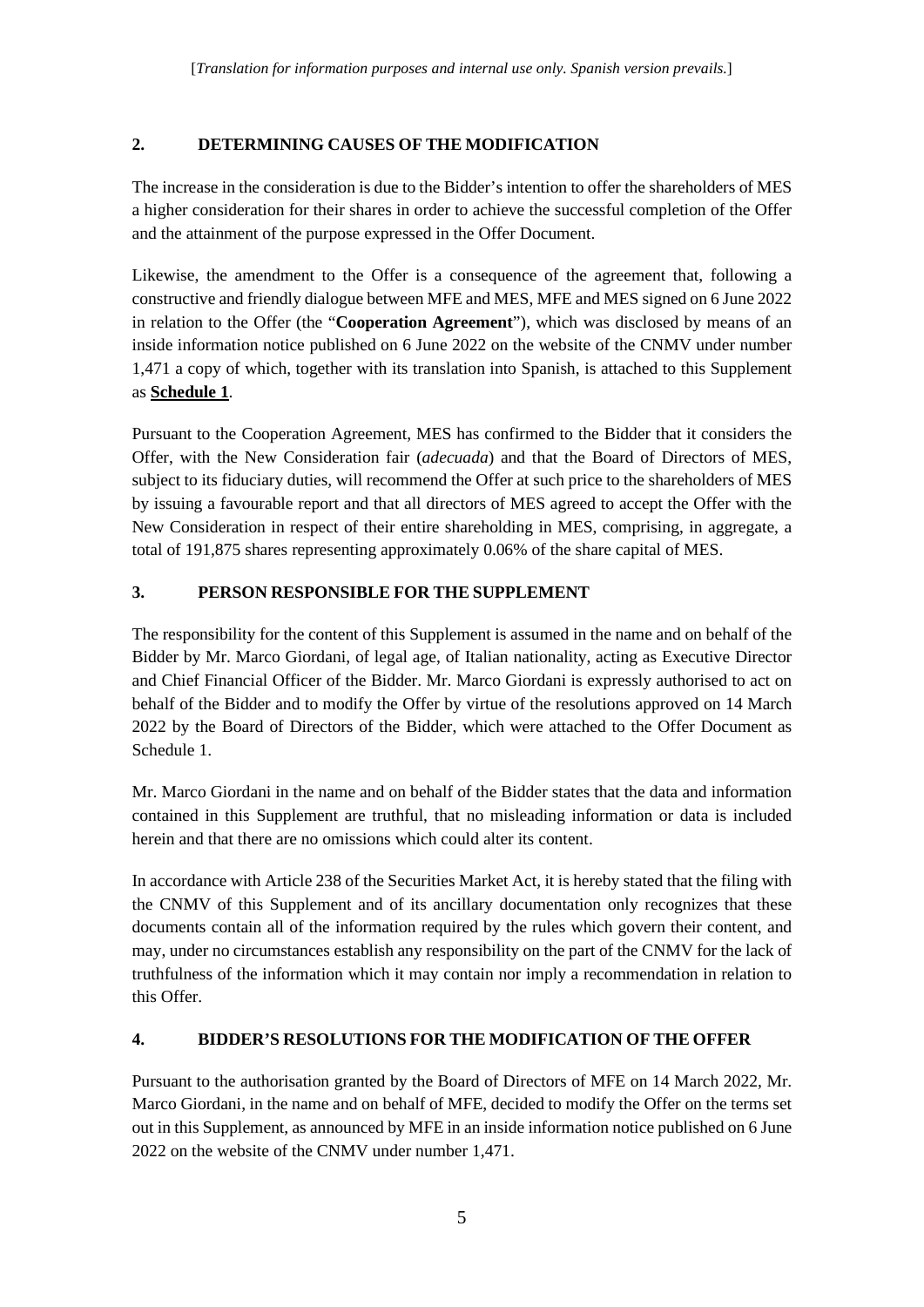Apart from the above decision, the modification of the Offer is not subject to any other corporate authorisation, nor any other corporate resolutions have been adopted from the shareholders or the management bodies of any other company of the group to which the Bidder belongs to that effect, nor from Fininvest, nor from its Controlling Shareholder or any company controlled, directly or indirectly, by the Controlling Shareholder.

# <span id="page-5-0"></span>**5. ACCEPTANCE PERIOD OF THE OFFER**

The acceptance period of the Offer established by the Bidder at 30 calendar days, which began on 30 May 2022 and would end on 28 June 2022, has not been extended by the Bidder.

Notwithstanding the foregoing, in accordance with the provisions of article 31.4 of Royal Decree 1066/2007, the computation of the aforementioned acceptance period of the Offer shall be suspended from the filing of the request for authorisation of the amendment of the Offer until the adoption by the CNMV of the resolution relating to its authorisation.

Consequently, the end of the acceptance period shall be postponed by the number of days for which the calculation remains suspended.

In accordance with the provisions of article 23 of Royal Decree 1066/2007, the CNMV will publish the new acceptance period on its website.

# <span id="page-5-1"></span>**6. MODIFICATION OF THE CHARACTERISTICS OF THE OFFER**

The new wording of the Sections of the Offer Document that are affected by the modification of the Offer are included below.

Except in those cases in which the contrary is expressly stated, the new text included in the following Sections will fully replace the text contained in the corresponding Section of the Offer Document.

# <span id="page-5-2"></span>**6.1 MODIFICATION OF THE "INTRODUCTION" SECTION**

The first paragraph of the "Introduction" section is amended to read as follows:

"This offer document (the "**Offer Document**") contains the terms and conditions of the voluntary tender offer launched by MFE-MEDIAFOREUROPE N.V. ("**MFE**" or the "**Bidder**") for the acquisition of the entire share capital of Mediaset España Comunicación, S.A. ("**MES**" or the "**Target Company**") whereby the Bidder offers a mixed consideration through a share exchange consisting of EUR 4.32 in cash and 9 newly issued ordinary shares A of the Bidder for 2 Target Company's shares to which the offer is addressed (the "**Exchange Offer**" or the "**Offer**")."

Furthermore, the Bidder states that as a consequence of the amendment of the Exchange Offer, MFE will publish separately on its website (www.mfemediaforeurope.com) a supplement to the Exemption Document (the "**Supplement to the Exemption Document**"), which does not constitute a prospectus for the purposes of the Prospectus Regulation and which is not required to be reviewed or approved by any authority and, specifically, will not be approved or registered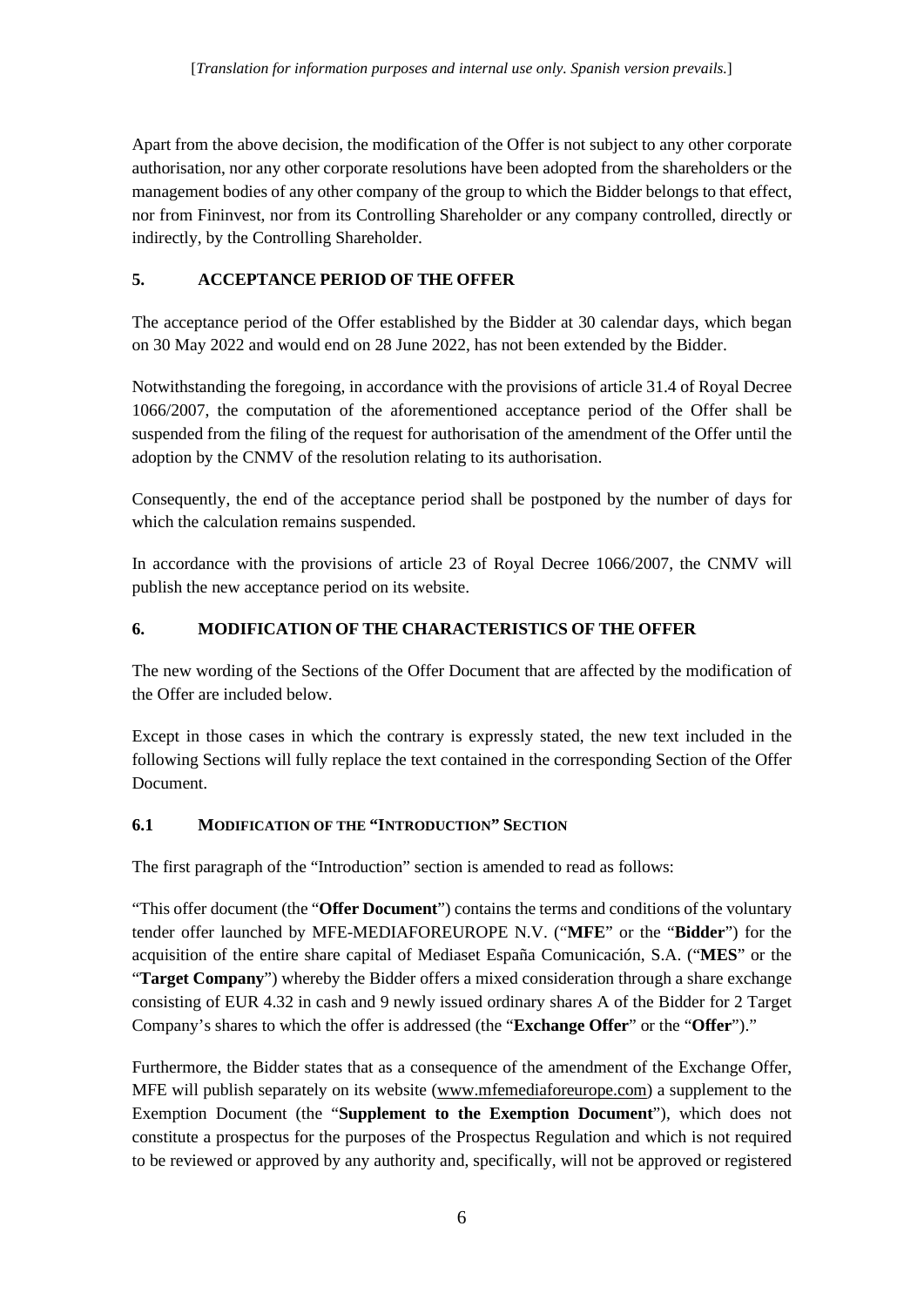by the AFM, CONSOB or CNMV. The Bidder will announce the date of publication of the Supplement to the Exemption Document by means of a communication of other relevant information addressed to the CNMV, for publication on its website (www.cnmv.es), as well as by means of press releases published in accordance with the applicable Italian and Dutch law – on the MFE's website [\(www.mfemediaforeurope.com\)](http://www.mfemediaforeurope.com/), the AFM's website (www.afm.nl) and on the Italian electronic system for the disclosure of regulated information (*Sistema di Diffusione delle Informazioni Regolamentate* - SDIR) and the centralized storage service for the regulated information (*Sistema di Stoccaggio*) authorized by CONSOB under the Italian Consolidated Law on Finance "*eMarket SDIR*" and "*eMarket STORAGE*" [\(www.emarketstorage.com\)](http://www.emarketstorage.com/) – which will contain a link to the MFE website containing the Supplement to the Exemption Document and which will state that the Supplement to the Exemption Document has not been analysed or authorised by the AFM, CONSOB or the CNMV. The publication of the Supplement to the Exemption Document by the Bidder shall be made at the time of authorisation of the amendment of the Offer by the CNMV.

# <span id="page-6-0"></span>**6.2 MODIFICATION OF SECTION 1.2 "RESOLUTIONS, SCOPE AND APPLICABLE LAW"**

The text of section 1.2.1 "Resolutions and decisions passed by the Bidder in order to launch the Offer" remains as it appears in the Offer Document and the following paragraph is added at the end of that section:

"The decision to modify the Offer adopted by Mr. Marco Giordani, using the powers granted to him by virtue of the resolutions approved on 14 March 2022 by the Board of Directors of the Bidder, on 6 June 2022 is not subject to any other corporate authorisation, nor any other corporate resolutions has been adopted from the shareholders or the management bodies of any other company of the group to which the Bidder belongs, nor from Fininvest, nor from its Controlling Shareholder or any company controlled, directly or indirectly, by the Controlling Shareholder."

# <span id="page-6-1"></span>**6.3 MODIFICATION OF SECTION 1.5.1 "AGREEMENTS BETWEEN THE BIDDER AND THE SHAREHOLDERS AND THE MEMBERS OF THE GOVERNING, MANAGEMENT AND SUPERVISORY BODIES OF THE TARGET COMPANY AND BENEFITS RESERVED BY THE BIDDER FOR THEM"**

The text of section 1.5.1 "Agreements between the Bidder and the shareholders and the members of the governing, management and supervisory bodies of the Target Company and benefits reserved by the Bidder for them" is replaced in its entirety by the following text:

"Neither MFE, nor Fininvest, nor its Controlling Shareholder, nor any company, other than MES, controlled, directly or indirectly, by the Controlling Shareholder, has any agreement of any nature with any other shareholder of MFE, nor with any shareholder of MES, in relation to MES or the Offer. No benefits have been granted to the members of the management body of MES.

Notwithstanding the foregoing, on 6 June 2022, MFE and MES, following a constructive and friendly dialogue, entered into a cooperation agreement named "*Cooperation Agreement*", a copy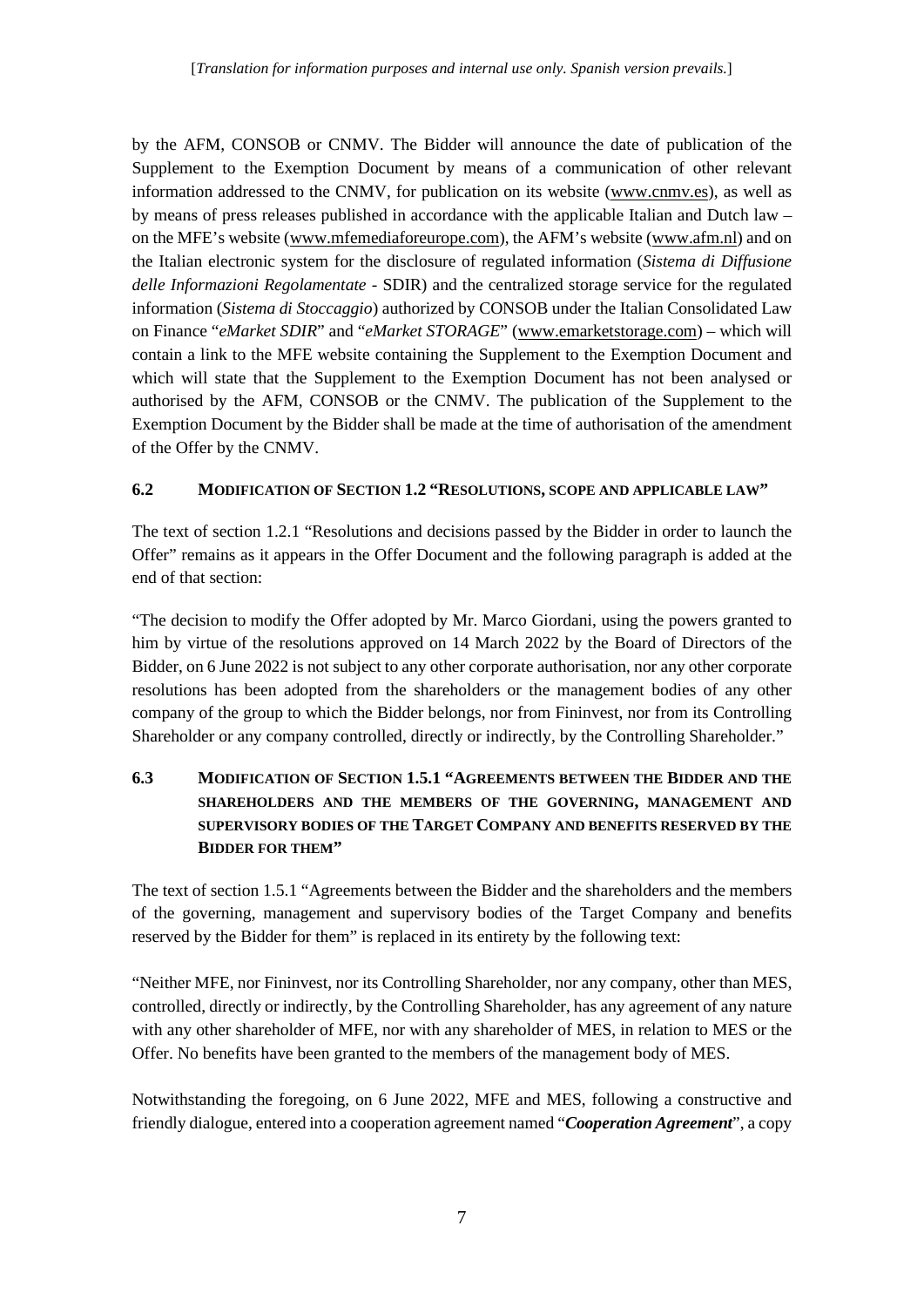of which, together with its translation into Spanish, is attached to this Supplement as **Schedule 1** pursuant to which:

- MFE undertook to improve the consideration offered in the Offer, on the terms set out in this Supplement.
- The Board of Directors of MES, subject to fiduciary duties, agreed to recommend "the improved Offer by issuing a favourable report, confirming that the improved Offer is fair (*adecuada*)".
- MES authorised MFE to include the following text in the Supplement: "MES has confirmed to MFE that it considers the Improved Offer is fair (*adecuada*) and that, subject to fiduciary duties, the Board of Directors of MES will issue a favourable report on the Improved Offer to MES shareholders and the directors of MES have committed to accept the Improved Offer in respect of their own beneficial shares".
- In order to enable as many MES shareholders as possible to receive details of the improved Offer and the favourable report of the Board of Directors of MES, so far as it is reasonably practicable, MES undertook to:
	- o Request an updated register of shareholders (file HTITU12) from Iberclear within 2 business days after the execution of the Cooperation Agreement.
	- o Engage advisors agreed with MFE (in particular Georgeson and Banco Santander).
	- o Share with MFE and such advisors the identity and contact details of all institutional investor shareholders and other non-retail shareholders.
	- o Share with such advisors (but not with MFE, which will in no event have access to any personal data of retail shareholders) in accordance with the necessary arrangements to be entered into with such advisors, the contact details of the retail shareholders of MES, so that such advisors may contact them, on behalf of MES, for the purposes of providing them with information about the improved Offer.
	- o Send a letter to all shareholders of MES identified in the shareholders' registry provided by Iberclear, informing them about the improved Offer, its fairness and how to accept it, subject to fiduciary duties and applicable law.

In any event, any expenses or fees incurred in connection with the above activities (including, without limitation, Iberclear's fees or the fees of any advisers engaged) shall be for the account of MFE, which shall be obliged to reimburse MES promptly for any such expenses or fees paid."

# <span id="page-7-0"></span>**6.4 MODIFICATION OF SECTION 2.2.1 "OFFER CONSIDERATION"**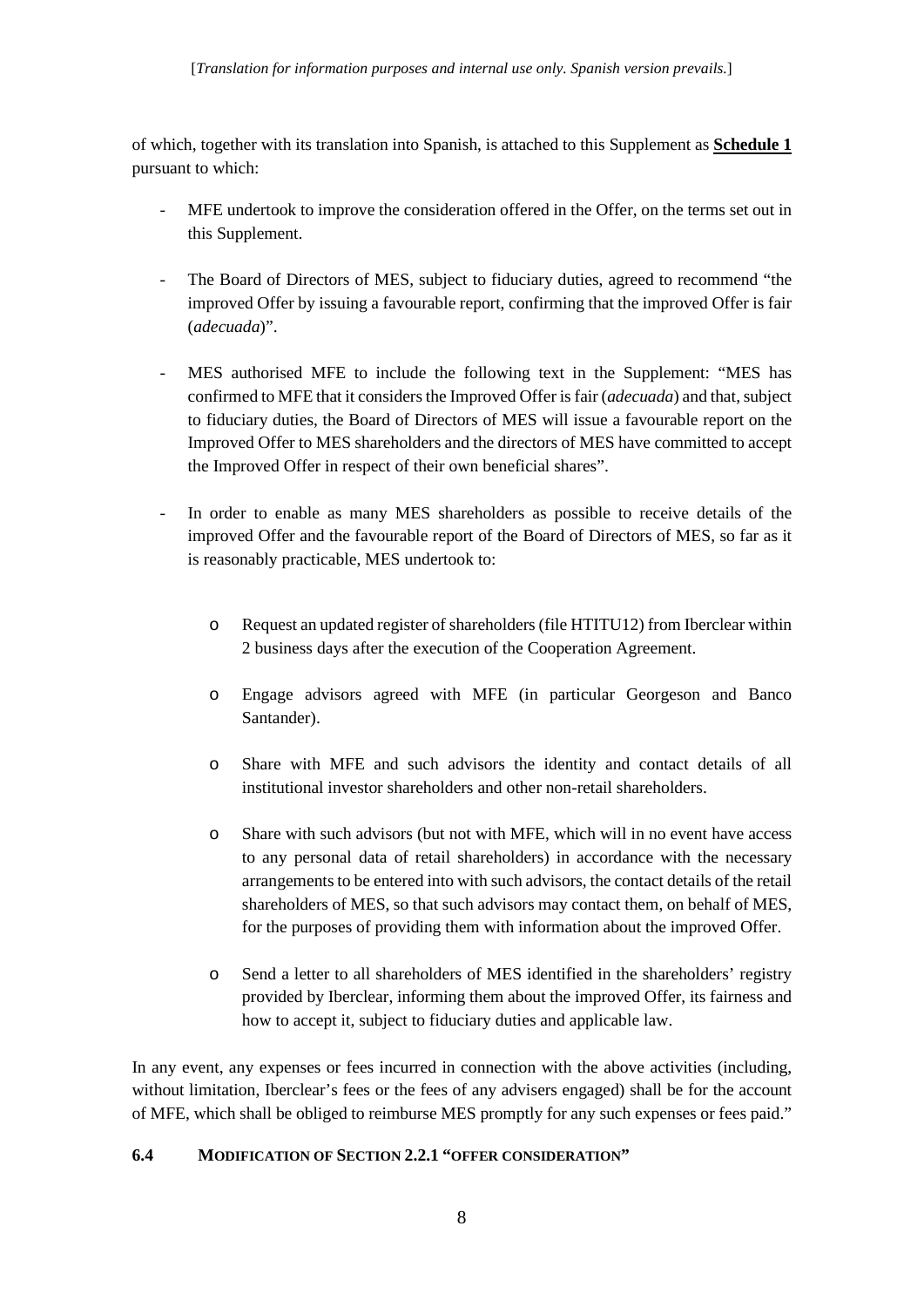The text of section 2.2.1 "Offer Consideration" is replaced in its entirety by the following wording:

The consideration of the Offer is mixed and consists of the payment of EUR 4.32 in cash (the "**Cash Consideration**") and 9 newly issued MFE Shares A per two Target Company shares to which the Offer is addressed (the "**Offer Consideration per Two Shares**" and, in aggregate, the "**Offer Consideration**" or the "**Share Exchange Ratio**"). Therefore, the Offer is launched as sale and purchase and swap of shares.

Such exchange ratio is equivalent to EUR 2.16 and 4.5 MFE Shares A for each MES share (the "**Offer Consideration per Share**").

While the cash equivalence of the Offer Consideration has varied from time to time depending on the market price of the MFE Shares A on Euronext Milan, the effective equivalent price of the Exchange Ratio prior to the amendment, as provided for in Article 14 of Royal Decree 1066/2007, by applying to the Exchange Ratio the volume-weighted average price of the MFE Shares A for the quarter preceding the Initial Announcement, was EUR 5.61 per Target Company share (the "**Effective Equivalent Consideration**"). The effective volume-weighted average price of the MFE Shares A in the last 63 trading sessions preceding the Initial Announcement (quarter immediately prior to the Initial Announcement) amounts to EUR 0.8334 per each MFE Share A, as indicated in the certificate issued by Borsa Italiana S.p.A., dated 1 April 2022, attached to the Offer Document as Schedule 12, together with its translation into Spanish.

Considering the New Consideration, but maintaining the same price references as those indicated in the previous paragraph, which are prior to the Initial Announcement of the Offer and which have varied since the date of the Offer Document and will continue to vary according to the market price of the MFE Shares A on Euronext Milan, the Effective Equivalent Consideration would amount to EUR 5.91 per MES share.

The Offer will be settled in cash and by delivering newly issued MFE Shares A, in the proportion indicated above. Given the Share Exchange Ratio, it could be the case that MES shares are tendered by shareholders of MES that do not hold the minimum of 2 shares of MES —or a multiple of 2— necessary for carrying out the share exchange in accordance with the Share Exchange Ratio established by the Bidder. Section 3.1.2 of this Offer Document explains the regime and functioning of the odd lots.

The consideration will be paid as provided for in Chapter III of the Offer Document.

Given that the Offer is a voluntary offer, the price does not need to have the consideration of "equitable price" (*precio equitativo*) as defined in Article 130 of the Securities Market Act and Article 9 of Royal Decree 1066/2007. The Bidder does not submit valuation reports on the MES shares nor with respect to MFE shares in order for the shareholders of MES to which the Offer is addressed to evaluate the Offer Consideration.

Likewise, the acquisition transactions of MES shares referred to in Section 1.7 of the Offer Document carried out during the 12 months prior to the Initial Announcement and until the date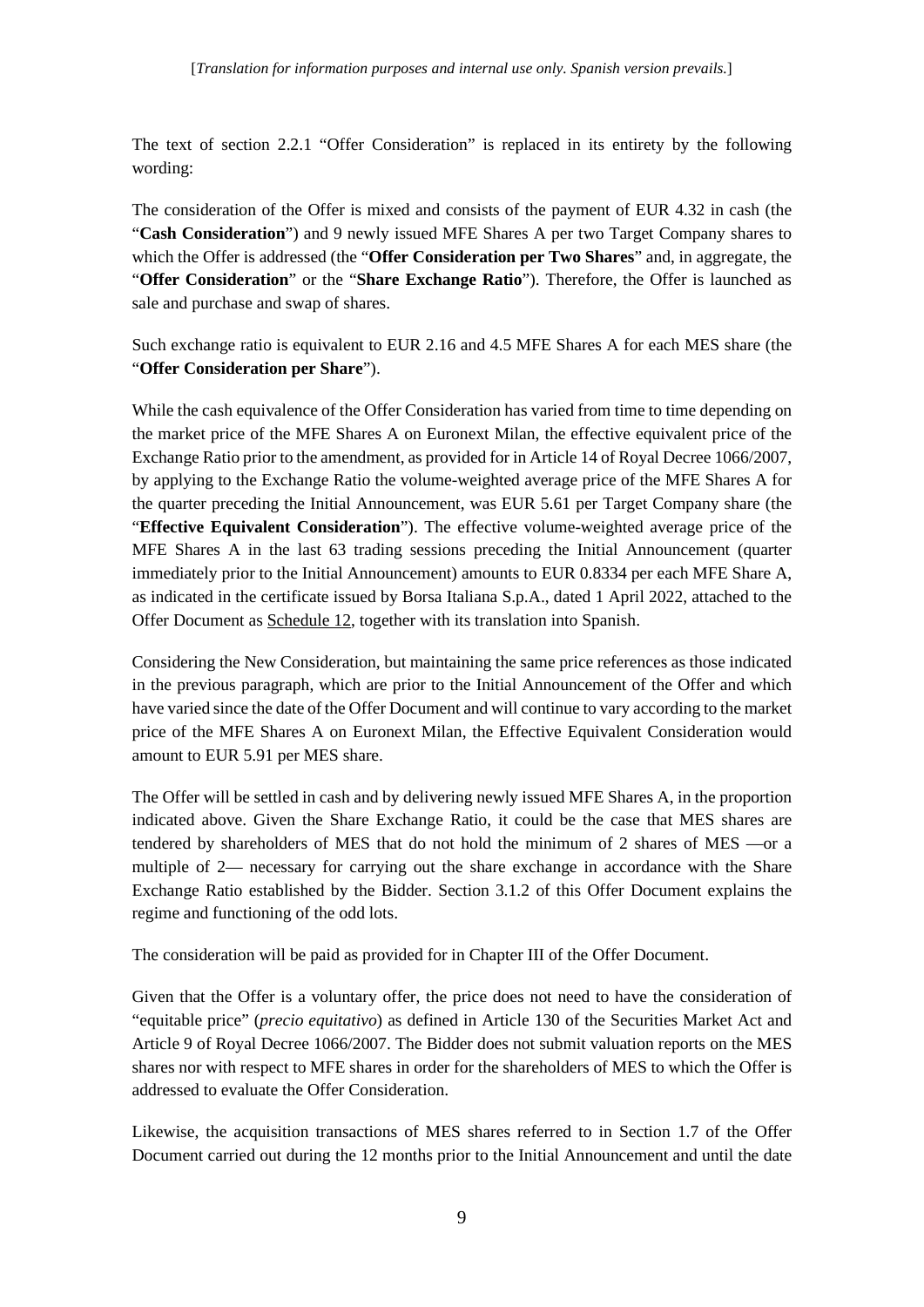of this Supplement do not represent a significant volume in relative terms which enables the application of the highest price paid or agreed upon as a valid reference for these purposes. However, the highest price paid by MES on the acquisition of treasury shares during the 12 months prior to Initial Announcement and until the date of this Supplement is EUR 5.54, which is below the Effective Equivalent Consideration resulting from the Share Exchange Ratio considering the average price of the MFE Shares A in the quarter prior to the Initial Announcement indicated above.

Taking into account the total number of MES shares to which the Offer is addressed, i.e. 138,763,424 shares, (i) the maximum aggregate amount of the Cash Consideration is EUR 299,728,995.84, (ii) the maximum aggregate cash equivalent amount of the Offer Consideration per Two Shares is approximately EUR 520,404,469.03 (maintaining the above market price references that are prior to the Initial Announcement of the Offer) and, therefore, (iii) the maximum aggregate amount of the Effective Equivalent Consideration is, approximately, EUR 820,133,464.87. In light of the foregoing, the proportion between cash (EUR 2.16) and shares (4.5 newly issued MFE Shares A) of the Share Exchange Ratio represents approximately 36.55% of cash and approximately a 63.45% of shares, taking as a reference a value of the MFE Shares A of the quarter preceding the Initial Announcement (EUR 0.8334 per share).

The information provided below does not constitute a justification of the Offer Consideration per Share as an equitable price for the purposes of Article 130 of the Securities Market Act and Article 9 of Royal Decree 1066/2007, and the resulting premiums have changed as from the date of the Offer Document as a result of variations in the trading price of either MFE or MES shares and may continue to change from the date of this Supplement. The Effective Equivalent Consideration of the Offer Consideration per Share calculated as indicated above, and considering the [m](#page-9-1)odification of the part of the consideration to be paid in cash, represents a premium<sup>1</sup> of approximately:

- (i) 18.1% over the closing price of MES shares on 11 March 2022 (EUR 5.005);
- (ii) 31.8% over the effective volume-weighted average price of MES shares during the month prior to 11 March 2022 (EUR 4.485); and
- (iii) 36.9% over the effective volume-weighted average price of MES shares during the quarter prior to 11 March 2022 (EUR 4.316).

#### <span id="page-9-0"></span>**6.5 MODIFICATION OF SECTION 2.2.2 "MFE DIVIDENDS"**

The text of section 2.2.2 "MFE Dividends" is replaced in its entirety by the following wording:

<span id="page-9-1"></span><sup>&</sup>lt;sup>1</sup> MFE has not taken into consideration the listing price of the shares of MES nor of the shares of MFE as of 14 March 2022 as a reference given the suspension of the trading of MES shares that took place on the same date at 9.42 AM, by means of the inside information notice released on the same date by the CNMV under register number 1,357, which was followed by the inside information notice published by MFE on the same date with register number 1,361. For this reason, the reference date taken has been 11 March 2022 for the calculation of the premium, as it was the last trading session of MES shares prior to the suspension of the trading of MES shares on the Spanish Stock Exchanges.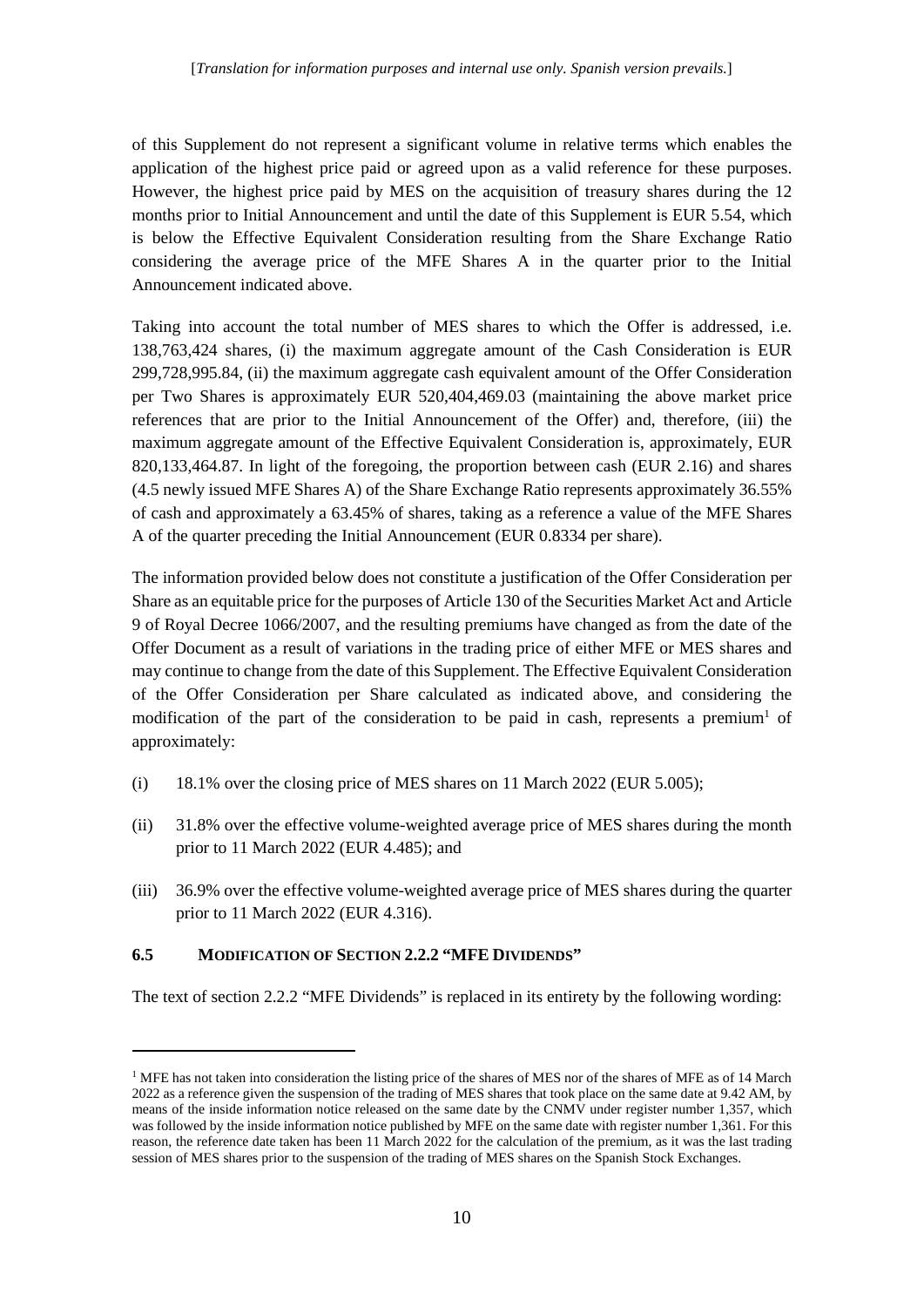The text of Section 2.2.2 "MFE Dividends" remains unchanged except for the following paragraph adapted to the new Offer Consideration:

"In case that the settlement of the Offer or, if the requirements for squeeze-out and sell-out are met, the settlement of the squeeze-out transaction takes place after the ex-dividend date (19 September 2022) the Share Exchange Ratio will be adjusted in the gross amount of the dividend per MFE share paid, by increasing the amount of the Cash Consideration of the Share Exchange Ratio by EUR 0.45 (equivalent to multiplying 9 shares by EUR 0.05), amounting the Cash Consideration to a total of EUR 4.77 for every two shares of the Target Company.

In the abovementioned scenario, the Offer Consideration after the adjustment shall be EUR 4.77 in cash and 9 MFE Shares A newly issued per 2 shares of MES to which the Offer is addressed."

## <span id="page-10-0"></span>**6.6 MODIFICATION OF SECTION 2.4.1 (I) "GUARANTEES GRANTED BY THE BIDDER"**

The paragraphs corresponding to section 2.4.1(i) of the Offer Document are amended to read as follows:

(i) "The Bidder initially filed with the CNMV the documentation evidencing the constitution of five bank guarantees (*avales bancarios*) for an aggregate amount of EUR 258,300,000, with the following breakdown (the "**Initial Bank Guarantees**"):

| <b>Guarantor</b>                          | <b>Amount (EUR)</b> |
|-------------------------------------------|---------------------|
| UniCredit S.p.A.                          | 51,660,000          |
| Banco BPM S.p.A.                          | 51,660,000          |
| BNP Paribas S.A., Italian branch          | 51,660,000          |
| Intesa Sanpaolo S.p.A., Spanish<br>branch | 51,660,000          |
| CaixaBank, S.A.                           | 51,660,000          |
| <b>TOTAL</b>                              | 258,300,000         |

The bank guarantees issued by the guarantors are attached as Schedule 13 to the Offer Document.

In addition, in order to guarantee the increase in the Cash Consideration to EUR 2.16 per share, the Bidder has filed with the CNMV five additional bank guarantees granted by the same indicated entities for a total amount of EUR 41,630,000 (EUR 8,326,000 each of them), which results from multiplying the maximum number of 138,763,424 MES shares to which the Offer is effectively addressed by the difference between the Cash Consideration per MES share of EUR 1.86 and the New Cash Consideration per MES share of EUR 2.16, rounded upwards, which is complementary to the Initial Bank Guarantees (the "**Complementary Bank Guarantees**").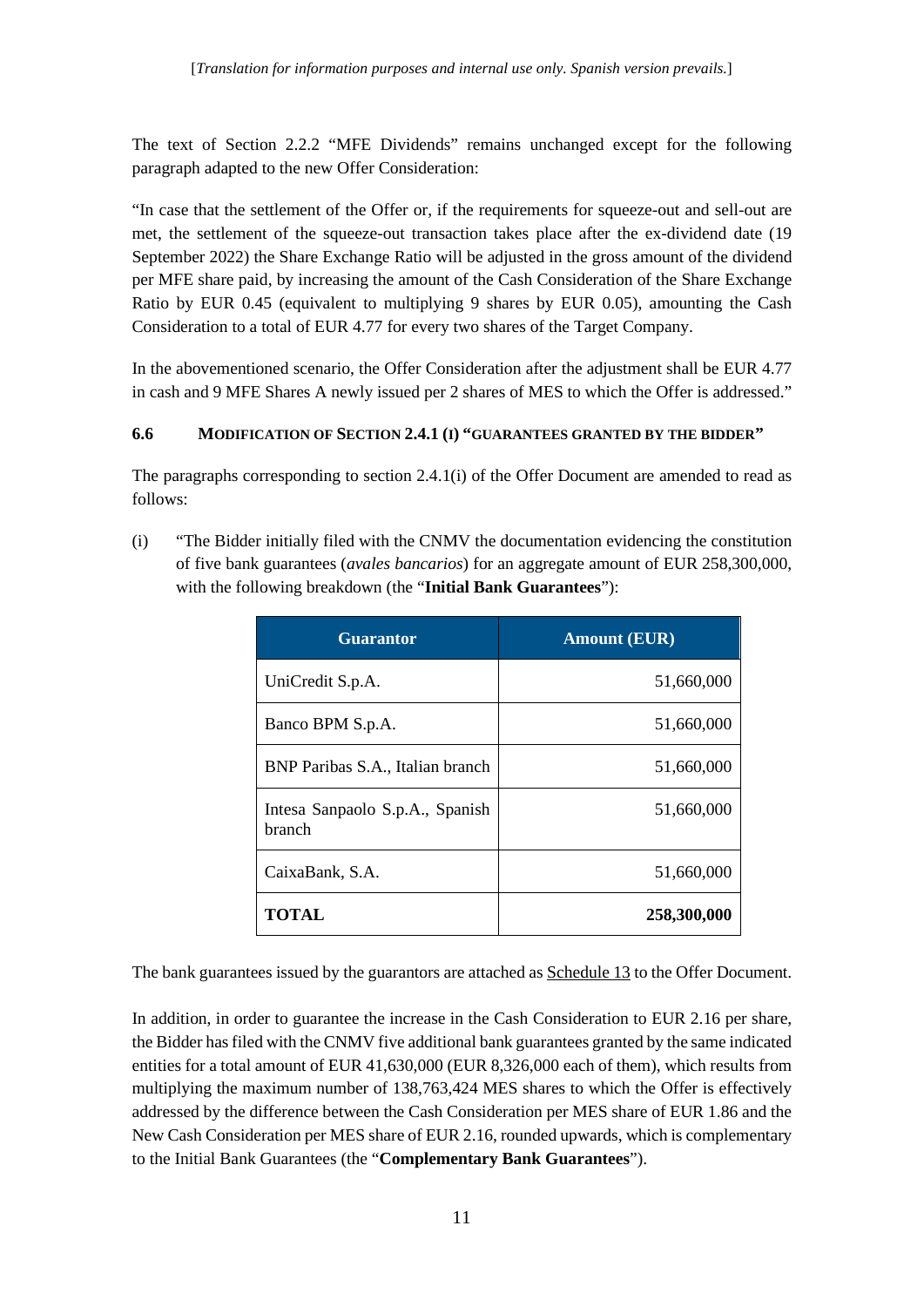The Complementary Bank Guarantees are attached as **Schedule 2** to the Supplement.

Therefore, in accordance with article 15.2 of Royal Decree 1066/2007, the aggregate amount of the Initial Bank Guarantees and the Complementary Bank Guarantees, i.e. a total amount of EUR 299,930,000, fully guarantees the fulfilment of the cash payment corresponding to the Cash Consideration and the cash payment relating to the Odd Lots, which the Bidder, for merely illustrative purposes, has estimated at EUR 150,012, according to the hypotheses referred to in section 3.1.2 (C) of the Offer Document; and".

# <span id="page-11-0"></span>**6.7 MODIFICATION OF SECTION 2.4.2 "SOURCES OF FUNDS TO FINANCE THE OFFER"**

The text of Section 2.4.2 "Sources of financing of the Offer" remains unchanged except for the following paragraph adapted to the new Offer Consideration:

"In the event that all the effectively targeted shares of the Target Company accept the Offer, that is to say, 138,763,424 shares, the Bidder shall pay EUR 299,728,995.84 in cash and shall deliver 624,435,408 MFE Shares A and, where applicable in accordance with section 3.1.2(C) of the Offer Document, the Bidder will pay an amount in cash to cover the Odd Lots."

## <span id="page-11-1"></span>**6.8 MODIFICATION OF SECTION 3.1.2 (A) "STATEMENTS ACCEPTING THE OFFER"**

The text of Section 3.1.2(A) of the Offer Document remains unchanged and the following paragraph is added:

"Unless expressly stated otherwise, subject to the same requirements established for the acceptance of the Offer, the addressees of the Offer who had accepted the Offer prior to its modification shall be deemed to have accepted the Offer as modified."

# <span id="page-11-2"></span>**6.9 MODIFICATION OF SECTION 3.1.2 (C) "REGIME AND FUNCTIONING OF THE ODD LOTS"**

The text of Section 3.1.2(C) of the Offer Document remains unchanged except for the following paragraphs adapted to the new Offer Consideration:

"In order to better understand the payment procedure for the Odd Lots, and notwithstanding the possibility that any of the MES shareholders may sell or acquire shares in the Stock Exchanges, or may not accept the Offer or partially accept it, three practical scenarios are described below which assume, hypothetically, that the weighted average trading price of the MFE Shares A for the last 15 trading sessions of the acceptance period of the Offer, which would serve as a reference for calculation of the price of the Odd Lots, is EUR 0.8334 per each MFE Share A, an amount which corresponds to the weighted average trading price of the MFE Shares A during the quarter prior to the Initial Announcement of the Offer.

Acceptance of the Offer by one MES share: In this scenario, the acceptance statement would imply the right to receive EUR 2.16 in cash and no MFE Shares A. Additionally, it would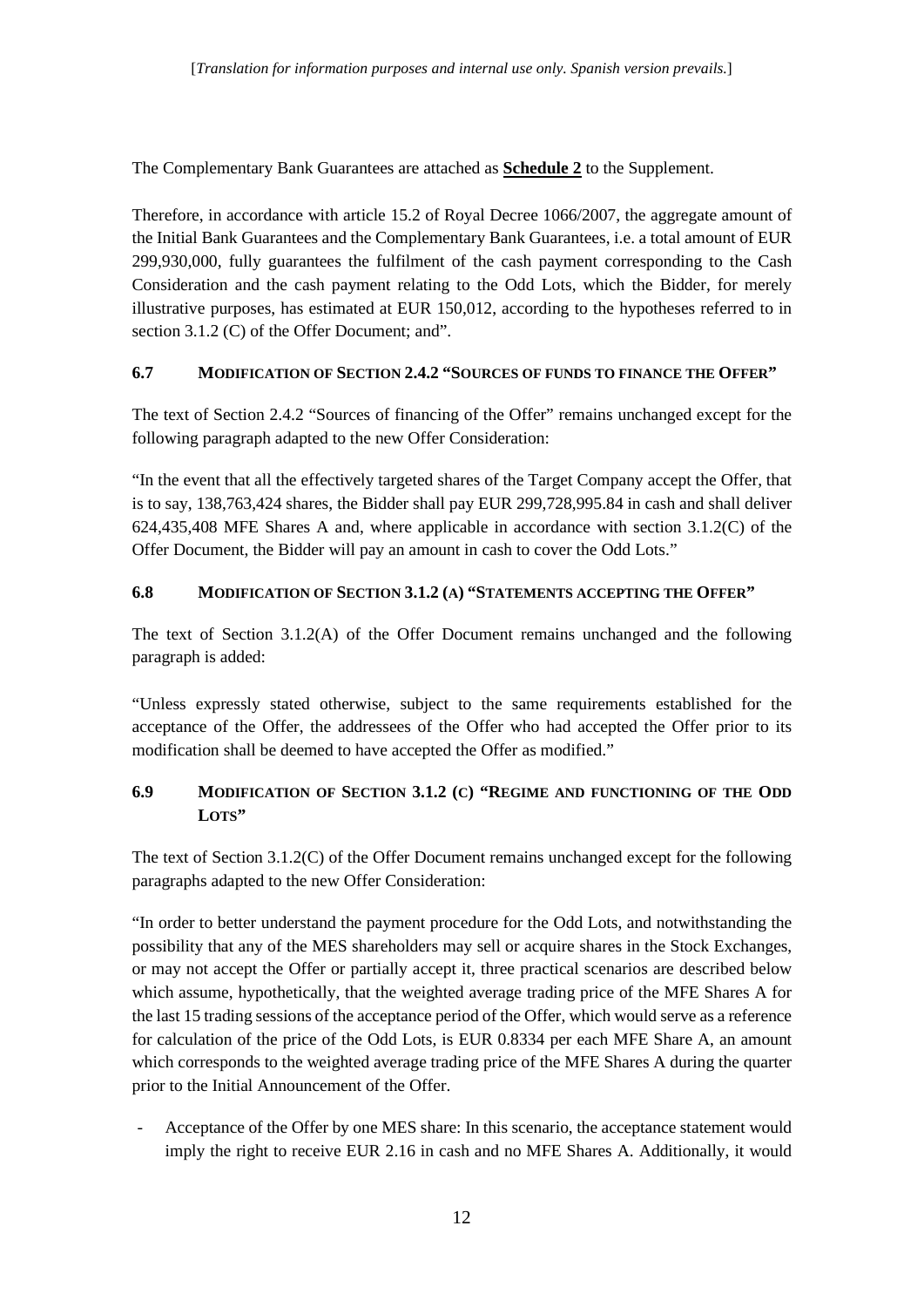grant an Odd Lot which will result in a cash payment equivalent to one Odd Lot in an amount of EUR 3.75 (resulting by multiplying 4.5 shares by EUR 0.8334). Therefore, the amount that such shareholder would receive in cash would be EUR 5.91.

- Acceptance of the Offer by an odd number, other than one, of MES shares, which, for example, 101 MES shares: Under this scenario, the MES shareholder would receive EUR 218.16 in cash and 450 MFE Shares A. Additionally, it would grant an Odd Lot which will entail a cash payment equivalent to an Odd Lot for the amount of EUR 3.75 (result to multiplying 4.5 shares by EUR 0.8334).

Under either of both scenarios, should the MES shareholder not want to have a cash payment for the Odd Lots, he/she/it may acquire or sell, before the end of the acceptance period for the Offer, an even number of MES shares such that the shareholder's even number of MES shares.

- Acceptance of the Offer by an even number of MES shares, for example, 100 shares of MES: Under this scenario, there would not be Odd Lot and the accepting shareholder would receive EUR 216 in cash and 450 MFE Shares A.

The examples above are given by way of illustration and are understood to be without prejudice to any other taxes, charges, fees or any other expenses which might be applicable in each case."

## <span id="page-12-0"></span>**6.10 MODIFICATION OF SECTION 3.2.2 "FORMALITIES FOR THE SQUEEZE-OUT"**

The sixth paragraph of section 3.2.2 of the Offer Document is amended to read as follows:

"The squeeze-out and sell out consideration will be equal to the Offer Consideration, that is, the payment of EUR 4.32 in cash and 9 newly issued MFE Shares A per two Target Company shares."

# <span id="page-12-1"></span>**6.11 MODIFICATION OF SECTION 4.14 "IMPACT OF THE OFFER AND ITS FUNDING ON THE BIDDER'S MAIN CONSOLIDATED FINANCIAL FIGURES"**

Section 4.14 of the Offer Document is replaced in its entirety by the following wording:

"The Target Company is part of the scope of consolidation of the Bidder and its results are consolidated in the consolidated financial statements of the Bidder, prepared in accordance with International Accounting Standards (IAS/IFRS) as adopted by the European Union.

The figures included in the table below show the impact the Bidder foresees that the Offer and its funding described in Section 2.4.2 above will have on the Bidder's main consolidated financial figures once the Offer has been settled, assuming that (i) the Offer has been accepted by 100% of the shares of the Target Company (excluding the treasury shares held by the Target Company); (ii) MFE has issued 624,435,408 MFE Shares A; (iii) the Offer's funding described in Section 2.4.2 above is used; (iv) one-off transaction expenses charged for as a deduction from equity preliminarily estimated equal to EUR 10 million; (v) the interest costs of the Offer financing, which is not material for MFE, has not been considered; and (vi) the possible synergies resulting from the Offer are not considered.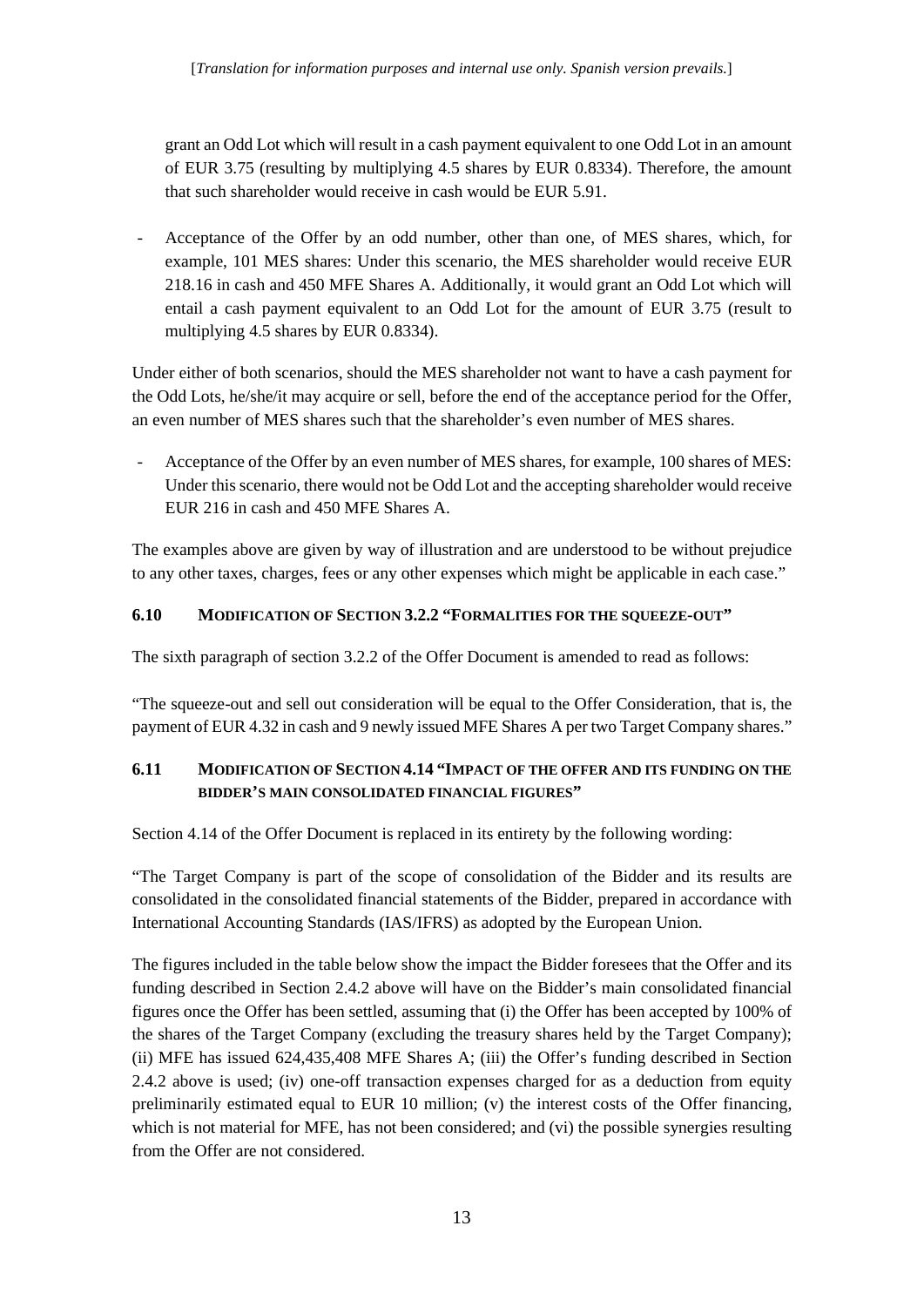No pro-forma consolidated financial information has been prepared in accordance with Regulation (EU) 2017/1129 of the European Parliament and of the Council of 14 June 2017, as the obligation to do so is not applicable to MFE.

The figures included in the table below refer to data as of 31 December 2021, assuming that the effects of the Offer would have taken effect from 1 January 2021 and are not audited:

| <b>Concept</b>                                                                                                | <b>Bidder</b><br>$\pm$<br><b>Target Company</b><br>(pre-Offer) $(1)$<br>(million EUR) | <b>Adjustments arising</b><br>out of the Offer and<br>consolidation<br>adjustments<br>(million EUR) | <b>Post-Offer</b><br>(million EUR) |
|---------------------------------------------------------------------------------------------------------------|---------------------------------------------------------------------------------------|-----------------------------------------------------------------------------------------------------|------------------------------------|
| <b>Total assets</b>                                                                                           | 5,647.9                                                                               |                                                                                                     | 5,647.9                            |
| <b>Net financial</b><br>$debt^{(2)}$                                                                          | 869.2                                                                                 | 306.9                                                                                               | 1,176.1                            |
| Group<br>Shareholders'<br><b>Equity</b><br>attributable to<br>the parent<br>company                           | 2,661.8                                                                               | 257.1                                                                                               | 2,918.9                            |
| Net revenues $(3)$                                                                                            | 2,914.3                                                                               |                                                                                                     | 2,914.3                            |
| EBITDA <sup>(4)</sup>                                                                                         | 899.2                                                                                 |                                                                                                     | 899.2                              |
| <b>Net Profit to</b><br>the year<br>attributable to<br>the Equity<br>shareholders of<br>the parent<br>company | 374.1                                                                                 | 80.2                                                                                                | 454.3                              |

(1) The Target Company is part of the scope of consolidation of the Bidder and its results are consolidated in the consolidated financial statements of the Bidder, prepared in accordance with International Accounting Standards (IAS/IFRS) as adopted by the European Union.

- (2) Net financial debt is calculated as the sum of non-current bank borrowings, bonds or other negotiable securities and current bank borrowings and bonds or other negotiable securities minus cash, other financial assets and cash equivalents. Please refer to the 2021 Annual Report (attached as Schedule 6 to the Offer Document) for the detailed amounts of each of these items
- (3) Net Revenues is the sum of "Revenues from sales of goods and services" and "Other income".
- (4) EBITDA means earnings before interest, tax, results from equity investments, depreciation and amortization.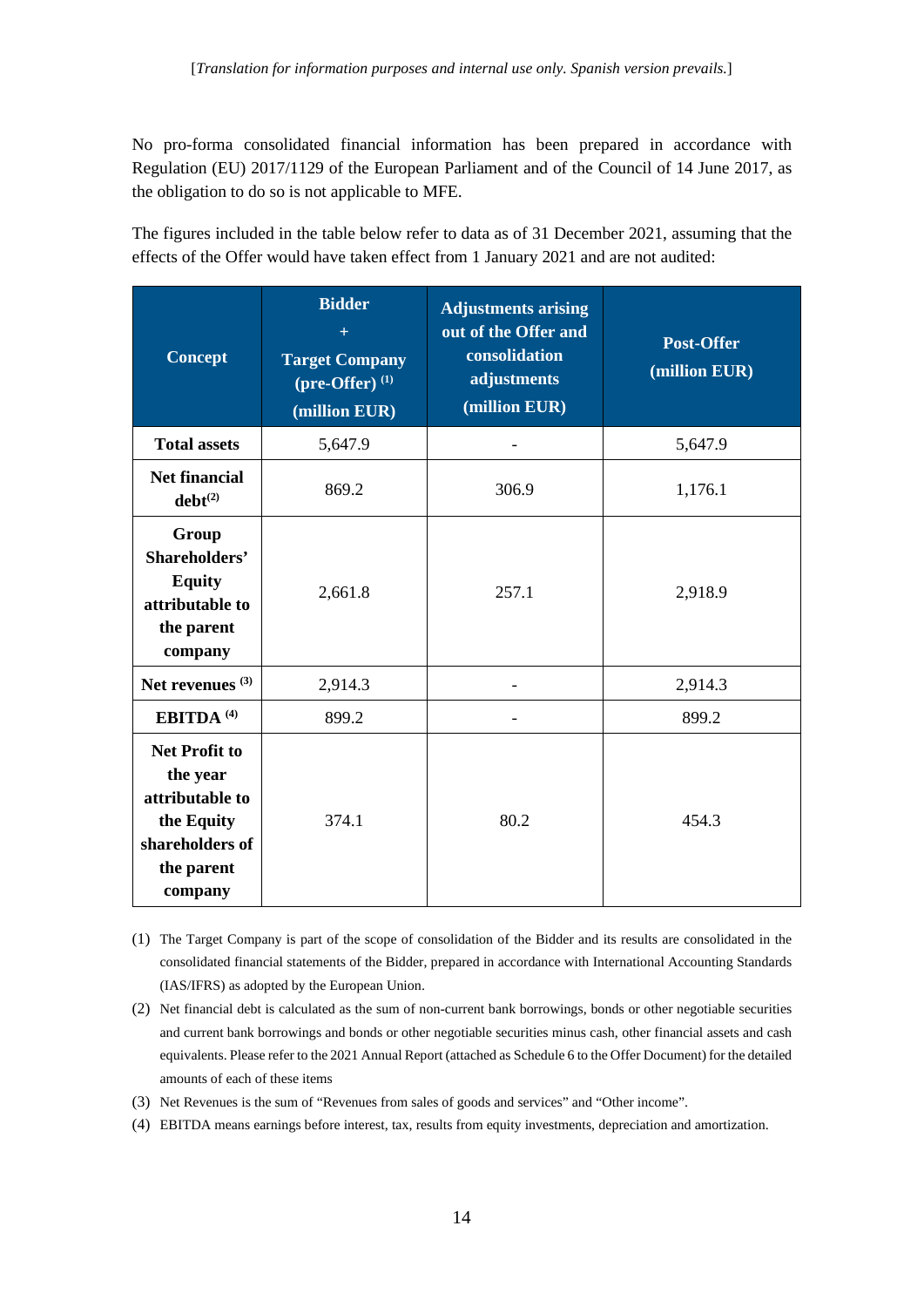The column referring to the adjustments arising out of the Offer and the consolidation adjustments reflects the following adjustments:

- (a) with regards to net financial debt, the cash consideration of the acquisition for an amount of EUR 299.7 million and the Offer expenses that amount to approximately EUR 7.2 million;
- (b) with regards to the group shareholders' equity attributable to the parent company, the net amount of EUR 257.1 million is determined by (i) the sum of the fair value of the capital increase issued in the Offer equal to EUR 520.4 million; (ii) the subtraction of EUR 328.5 million, amount obtained subtracting from the minorities shareholder's equity at the beginning of the year equal to EUR 491.7 million, the total consideration of the Offer (cash consideration and the fair value of the Bidder new shared issued); (iii) minus EUR 7.2 million related to the one-off transaction expenses net of the related tax impacts; (iv) the sum of the net income for EUR 80.2 million related to the minority interest net income of the Target Company; and (v) the sum of the other change in equity of the minority interest of the Target Company equal to minus EUR 7.8 million; and
- (c) with regards to the parent company consolidated net profit, acquisition adjustments for the minority interest of the Target Company acquired by the Bidder equal to EUR 80.2 million."

# <span id="page-14-0"></span>**7. PLACES WHERE THE SUPPLEMENT AND THE DOCUMENTS ATTACHED THERETO MAY BE EXAMINED**

In accordance with the provisions of Article 22.3 of Royal Decree 1066/2007, both this Supplement and its ancillary documentation shall be available in hard copy to any interested parties, from, at least, the following day to the publication of the first of the announcements of the modification to be published by the Bidder on the business day following its approval by the CNMV in the following locations:

| <b>Entity</b>                                      | <b>Address</b>                                        |  |  |  |
|----------------------------------------------------|-------------------------------------------------------|--|--|--|
| A) National Securities Markets Commission (CNMV)   |                                                       |  |  |  |
| <b>CNMV</b> Madrid                                 | Calle Edison, 4, 28006, Madrid                        |  |  |  |
| <b>CNMV</b> Barcelona                              | Calle Bolivia, 56, 08018, Barcelona                   |  |  |  |
| B) Governing Bodies of the Spanish Stock Exchanges |                                                       |  |  |  |
| Governing Body of the Madrid Stock Exchange        | Plaza de la Lealtad, 1, 28014, Madrid                 |  |  |  |
| Governing Body of the Barcelona Stock Exchange     | 19.<br>Paseo de Gracia,<br>08007.<br><b>Barcelona</b> |  |  |  |
| Governing Body of the Valencia Stock Exchange      | Calle del Pintor Sorolla, 23, 46002,<br>Valencia      |  |  |  |
| Governing Body of the Bilbao Stock Exchange        | Calle José María Olábarri, 1, 48001,<br>Bilbao        |  |  |  |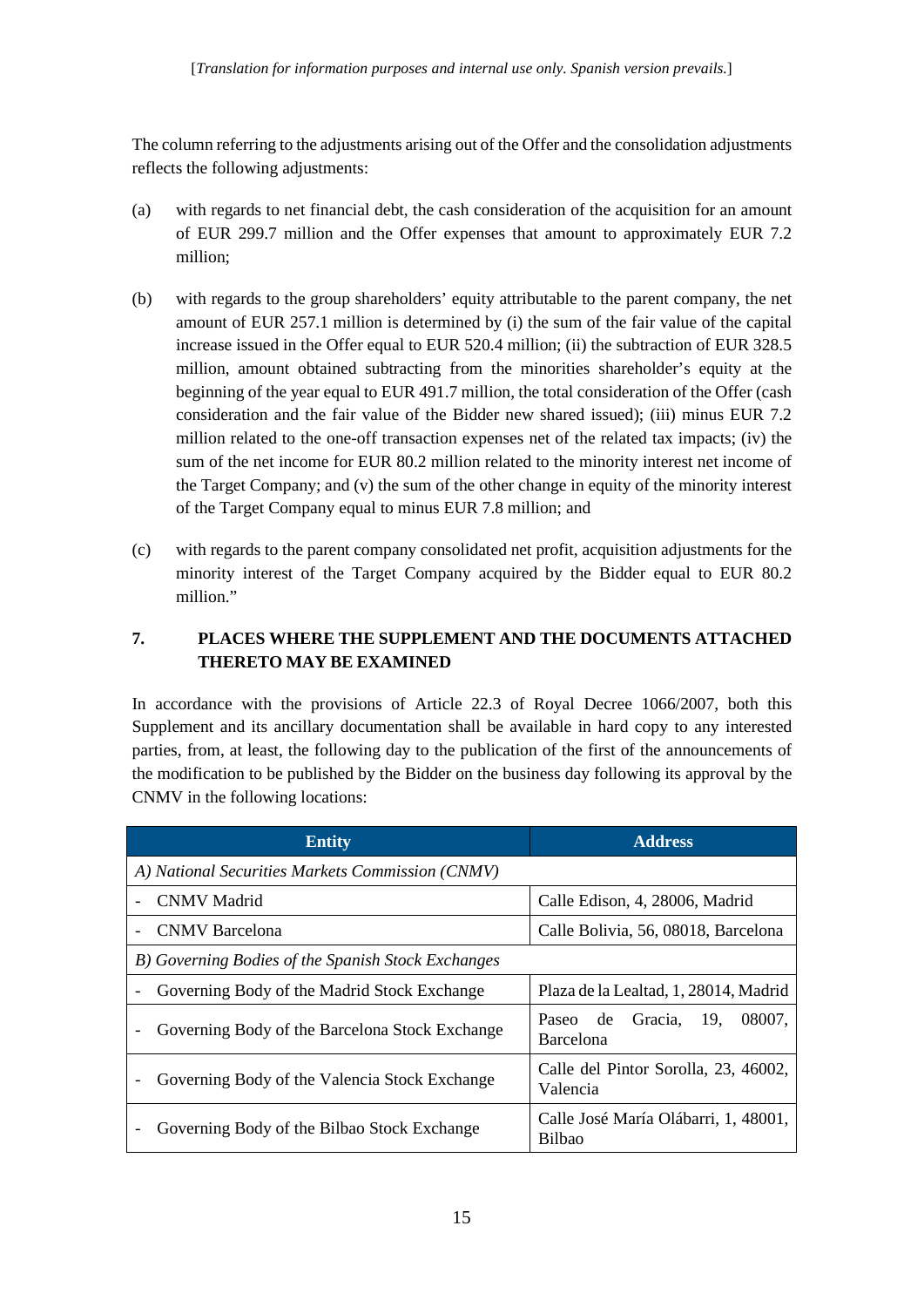| $\mid$ C) Bidder and Target Company |                                                         |  |  |  |
|-------------------------------------|---------------------------------------------------------|--|--|--|
| <b>MFE</b>                          | Viale Europa 46, 20093 Cologno<br>Monzese, Milan, Italy |  |  |  |
| <b>MES</b>                          | Ctra. Fuencarral a Alcobendas, 4,<br>28049 Madrid       |  |  |  |

In addition, the Supplement and its schedules will be available in the respective websites of the CNMV (http://www.cnmv.es), MFE [\(www.mfemediaforeurope.com/\)](https://www.mfemediaforeurope.com/) and MES [\(www.mediaset.es/inversores/\)](http://www.mediaset.es/inversores/).